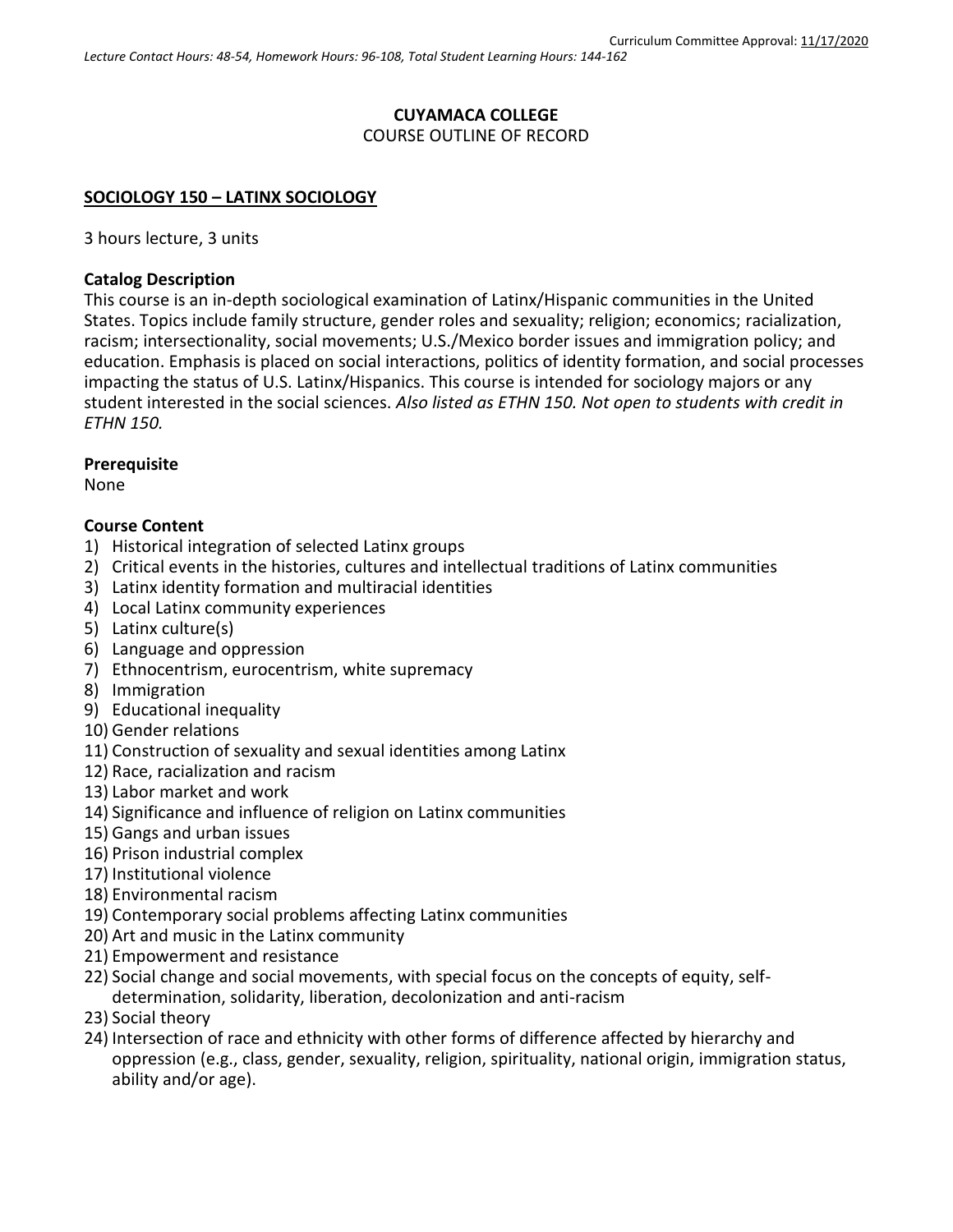## **Course Objectives**

Students will be able to:

- 1) Apply social theories to describe the historical integration of Latinx communities in the United States.
- 2) Examine the diverse experiences and cultural variations of Latinx communities.
- 3) Analyze contemporary social issues affecting Latinx communities.
- 4) Critically discuss how the intersection of race and ethnicity with other forms of difference affected by hierarchy and oppression (e.g., class, gender, sexuality, religion, spirituality, national origin, immigration status, ability and age) shape Latinx experiences.
- 5) Identify and analyze racialization of and structural barriers facing Latinx communities.
- 6) Identify and evaluate how Latinx communities have coped with and struggled against prejudice, individual and institutionalized forms of discrimination, ethnocentrism, eurocentrism, and white supremacy.
- 7) Identify the historical, cultural and intellectual contributions made by the Latinx communities to U.S. society.
- 8) Evaluate how the concepts of equity, self-determination, solidarity, liberation, decolonization and anti-racism have translated into forms of resistance against social injustices and empowerment.
- 9) Describe how struggle, resistance, social justice, solidarity and liberation as experienced by Latinx communities are relevant to contemporary social issues.
- 10) Apply social theories to explain social inequality experienced by Latinx communities.
- 11) Evaluate the impact of race, ethnicity, class, gender, sexual orientation, and immigration status on Latinx experiences in institutions such as the family, education, work, and prison.
- 12) Develop critical thinking and writing skills to demonstrate the ability to conduct research on social issues affecting Latinx communities.

# **Method of Evaluation**

A grading system will be established by the instructor and implemented uniformly. Grades will be based on demonstrated proficiency in the subject matter determined by multiple measurements for evaluation, one of which must be essay exams, skills demonstration or, where appropriate, the symbol system.

- 1. Quizzes, exams, and writing assignments that measure students' ability to recognize, describe, explain and provide examples of the various topics, information and issues related to Latinx sociology, including
	- a. The concepts of race, ethnicity, racialization, equity, ethno-centrism, eurocentrism, white supremacy, self-determination, liberation, decolonization and anti-racism
	- b. Theories describing critical events in the histories, cultures and intellectual traditions of Latinx communities, with an emphasis on agency and self-determination
	- c. The intersection of race and ethnicity with other forms of difference
	- d. The relevance to current issues of struggle, resistance, social justice, solidarity and liberation as experienced by Latinx communities.
- 2. Written analysis of controversial issues in which students are required to analyze, interpret, and weight the impact of racialization, racism and other forms of oppression, and socio-historical contexts on Latinx communities.
- 3. Group or individual projects or research papers that require students to solve practical real-world issues related to topics such as higher education, criminal justice system, immigration, labor market, the family, and intersectional realities of the Latinx experience.
- 4. Interactive group activities, in which students analyze, discuss and draw conclusions about readings and/or topics of Latinx sociology.
- 5. Field-based exercises or research papers requiring students to report how research methods are used to study social issues affecting Latinx communities.

## **Special Materials Required of Student**

None